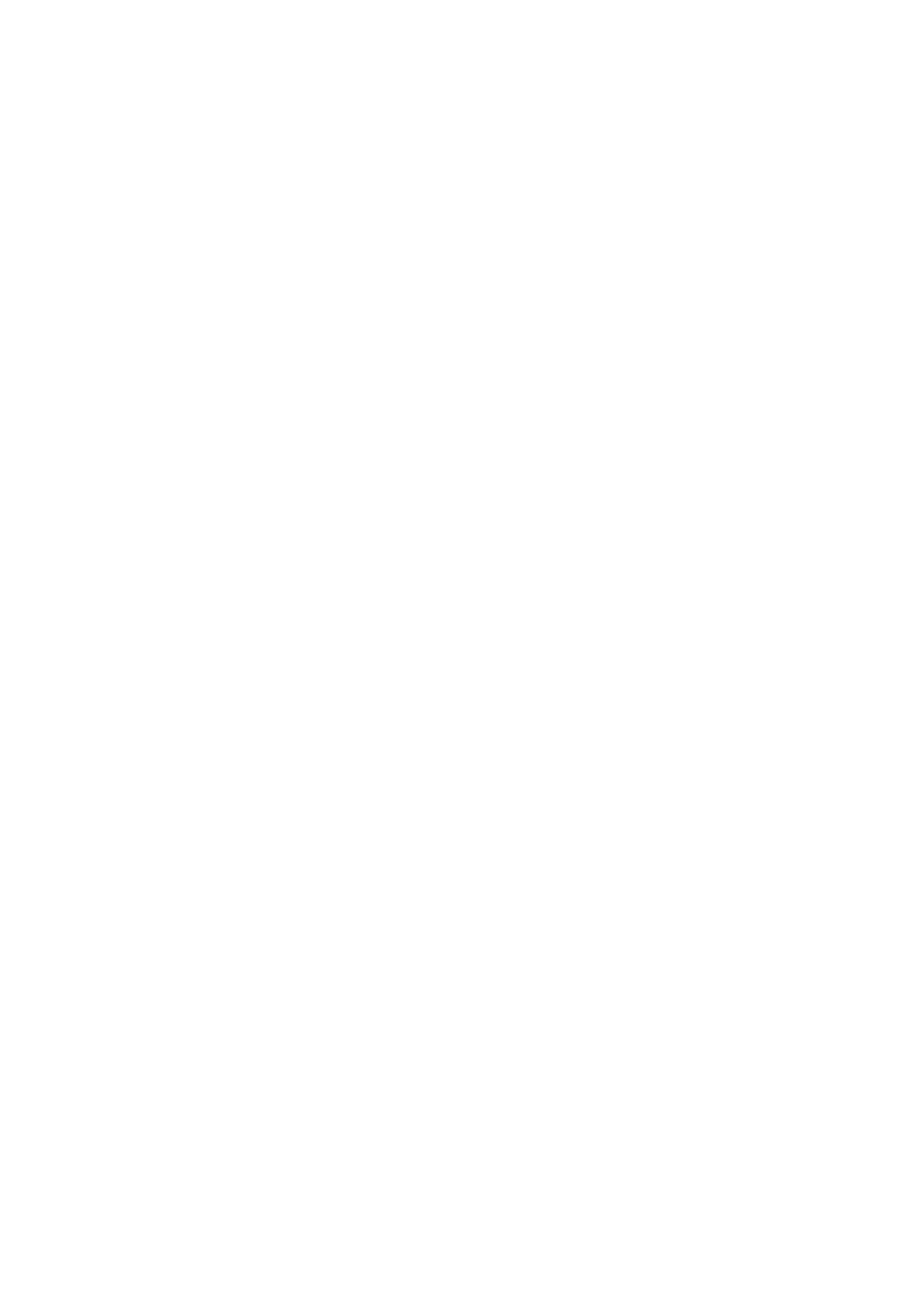This White Paper will therefore outline the legal framework pursuant to which German publicly traded companies are acquired, in the context of voluntary takeover bids as well as mandatory offers. It will also summarize certain defensive measures available to target companies and their management in connection with hostile takeover bids and will identify certain legal issues facing acquirers following the acquisition of publicly traded companies.

# **CONTENTS**

| <b>Statutory Framework</b>                 |  |  |  |
|--------------------------------------------|--|--|--|
|                                            |  |  |  |
|                                            |  |  |  |
| Voluntary Takeover Bid                     |  |  |  |
|                                            |  |  |  |
|                                            |  |  |  |
|                                            |  |  |  |
|                                            |  |  |  |
|                                            |  |  |  |
|                                            |  |  |  |
|                                            |  |  |  |
|                                            |  |  |  |
| <b>Mandatory Offer</b>                     |  |  |  |
|                                            |  |  |  |
|                                            |  |  |  |
|                                            |  |  |  |
| <b>Defensive Measures</b>                  |  |  |  |
|                                            |  |  |  |
|                                            |  |  |  |
| Defensive Measures During an Acquisition13 |  |  |  |
|                                            |  |  |  |
| <b>Further Information</b>                 |  |  |  |
|                                            |  |  |  |
|                                            |  |  |  |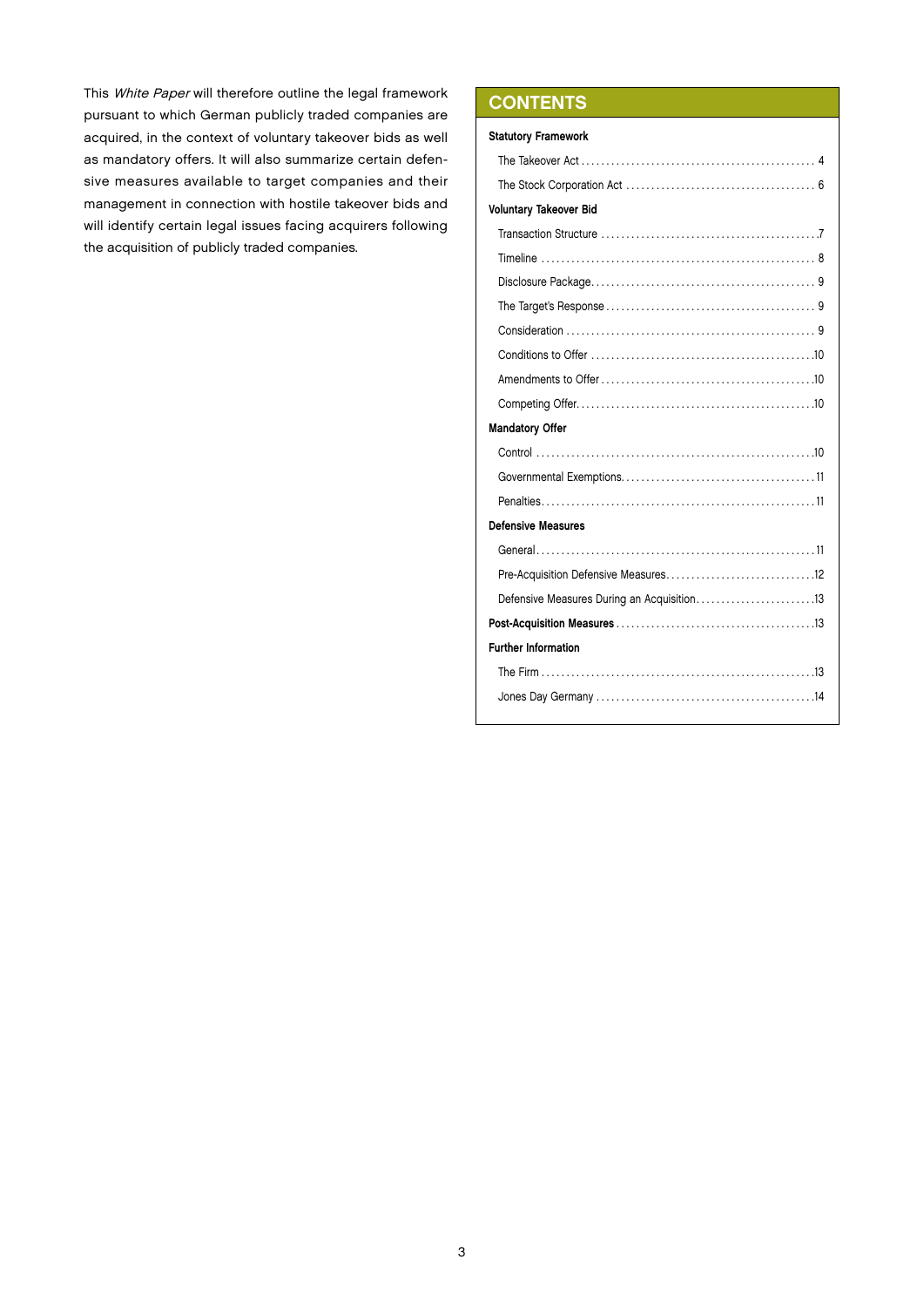# **NO STATUTORY FRAMEWORK**

#### The Takeover Act

The Takeover Act and the regulations promulgated thereunder provide the principal guidelines for acquiring German publicly traded companies. The objective of the Takeover Act is to provide for a fair and orderly process pursuant to which acquirers can offer to purchase the securities of publicly traded companies in Germany. Prior to its adoption, the acquisition of publicly traded companies in Germany was regulated only by a voluntary takeover code that was not consistently followed, especially in transactions involving foreign acquirers. Despite its shortcomings, the Takeover Act has significantly improved the legal and market conditions concerning the acquisition of publicly traded companies in Germany by defining the legal obligations of the parties in such a transaction and ensuring the ultimate outcome thereof. The cornerstones of the Takeover Act include the requirement to treat the target company's shareholders equally, access to greater information about the transaction and the acquirer, greater security concerning the financing of the offer, and the obligation to launch a tender offer for all of the outstanding shares of a publicly traded company once the acquirer is deemed to own 30 percent or more of the voting shares of such company.

Between January 1, 2002, when the Takeover Act went into effect, and the end of 2008, more than 275 tender offers were approved by the German Federal Financial Supervisory Authority (Bundesanstalt für Finanzdienstleistungsaufsicht – BaFin) pursuant to the Takeover Act.

Application. The Takeover Act applies to all public tender offers by natural or legal persons for the purchase of securities of a target company listed on an organized stock market in the Federal Republic of Germany (Prime and General Standard) or the European Economic Area (i.e., the Member States of the European Union, as well as Norway, Iceland, and Liechtenstein) if the target company has opted for Germany as its home member state under the European securities laws. For purposes of the Takeover Act, securities are limited to shares of the capital stock of a stock corporation (Aktiengesellschaft – AG) or stock-issuing limited partnership (Kommanditgesellschaft auf Aktien – KGaA) domiciled in the Federal Republic of Germany, along with securities convertible or exchangeable into such shares.

Equal Treatment. All shareholders of a target company must be treated equally in connection with tender offers under the Takeover Act and must be provided with sufficient time and information to make an informed decision in respect thereof. The management board (Vorstand) and supervisory board (Aufsichtsrat) of the target company are required to act in accordance with the target company's interests.

Governmental Authority. The German Federal Financial Supervisory Authority (BaFin) is the principal governmental authority responsible for promulgating regulation thereunder and for reviewing and approving tender offers and related disclosure documents. The Takeover Act prescribes the establishment by BaFin of a Takeover Advisory Commission (Beirat) designed to assist BaFin in the promulgation of regulations thereunder.

Public Offers. The Takeover Act governs all public offers for the purchase of securities (i.e., tender offers). Specifically, the Takeover Act governs offers to purchase securities independent of control, offers to purchase securities in an attempt to gain control of the target company (i.e., takeover bids), and offers required by the Takeover Act of anyone who directly or indirectly obtains control of the target company for the remaining shares of the target company's capital stock (i.e., mandatory offers).

Beneficial Ownership. In determining beneficial ownership, securities held by subsidiaries of a security holder, securities held by third parties on behalf of such holder, securities transferred by third parties as a guaranty (unless the third party is entitled to exercise the voting rights independently from the holder and intends to do so), securities held by third parties encumbered with a usufructuary right in favor of such holder, securities that such holder can acquire by declaration of intent, and securities that such holder holds in trust and of which it may make use at its sole discretion unless otherwise advised will be imputed to such holder. Securities held by subsidiaries of such holder or third parties with whom such holder has entered into a voting agreement or otherwise acts in concert in such ways as described in the foregoing sentence are also imputed to such holder.

In determining whether a security holder is the beneficial owner of at least 30 percent of the voting rights of a target company, BaFin is obligated, upon written request by such holder, to ignore that portion of voting rights that are attributable to securities held by such holder if such holder obtained the securities by inheritance; as a gift from a spouse, cohabitant, direct descendant, or ancestor up to the third grade; or through divorce or separation from a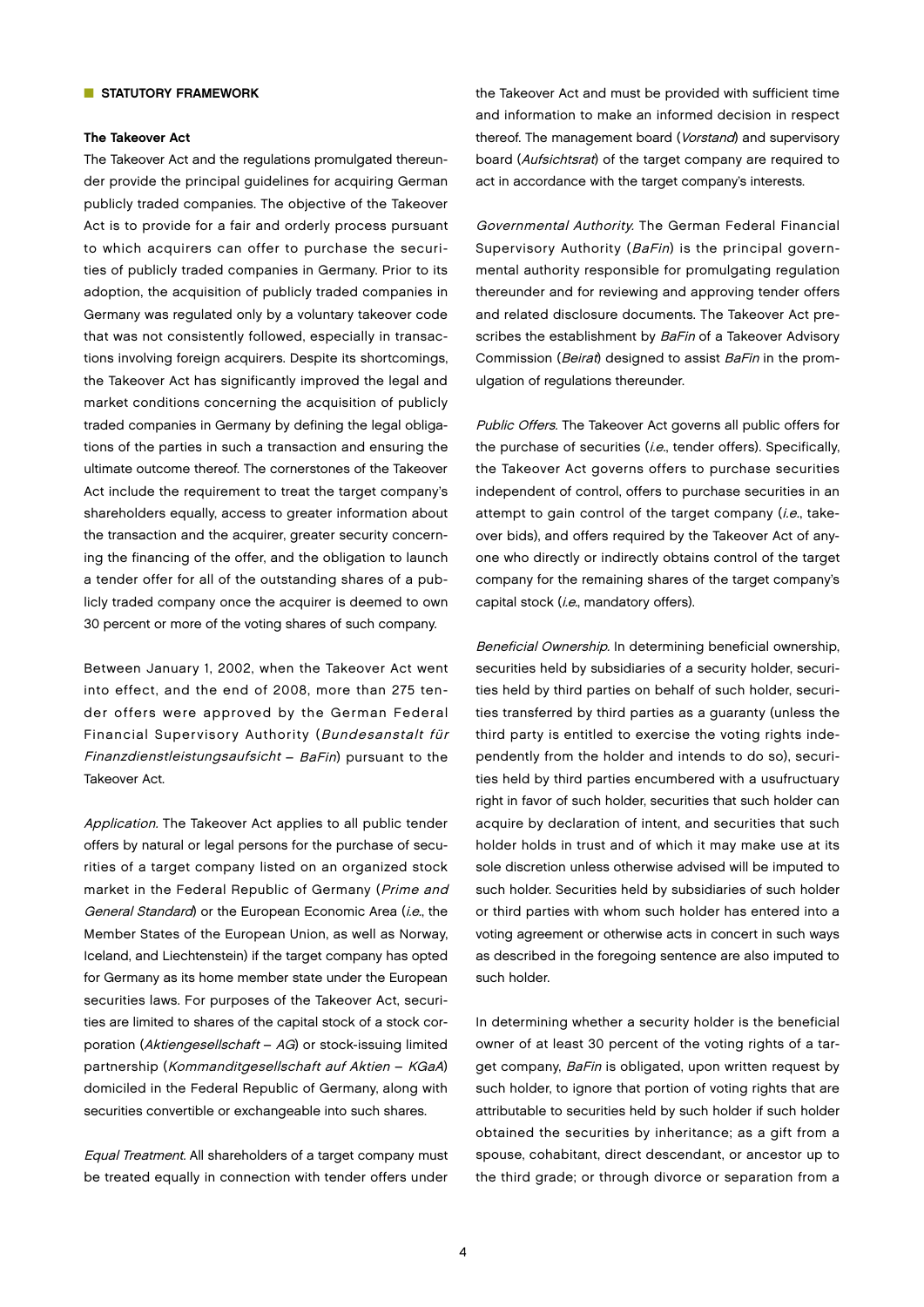partner, change in legal form, or corporate restructuring. In addition, upon written request by such holder, BaFin may ignore that portion of voting rights that are attributable to securities held by such holder in its own discretion or otherwise release such holder from the mandatory offer obligation, in certain situations stipulated in (but not limited to) a catalogue pursuant to the regulations promulgated under the Takeover Act.

Consideration. In a takeover bid or mandatory offer issued pursuant to the Takeover Act, the offeror may offer consideration in the form of cash, securities listed on an organized market, or a combination thereof. However, the offeror is required to offer the target company's remaining shareholders cash consideration in euros if the offeror has purchased for cash consideration (i) at least 5 percent of the target company's outstanding shares or voting securities within six months preceding the publication of the intent to issue a tender offer, or (ii) at least 1 percent of the target company's outstanding shares or voting securities for cash consideration between the date of publication of the intent to issue a tender offer and the end of the acceptance period of such tender offer.

Under the Takeover Act, the amount of consideration for each class of shares must be "adequate" (angemessen). In determining the adequacy of proposed consideration, the weighted average share price of the target company's capital stock during the three-month period immediately preceding the publication of the decision to make a tender offer and the direct and indirect purchase of such shares by the offeror prior to, during, and after the tender offer are material factors prescribed by the Takeover Act.

Following the commencement of the tender offer, if the offeror or one of its affiliates acquires in a transaction outside the stock exchange securities that are the subject of the offer at a price higher in value than the consideration provided in such offer, the amount of consideration to all shareholders who have accepted the offer prior to such purchase will automatically increase accordingly. This rule applies for a period of one year following the expiration of the acceptance period.

Procedures and Disclosure Obligations. The offeror's decision to issue a tender offer must be published, without undue delay, in German in a nationwide authorized journal for the publication of stock exchange announcements or in an authorized electronic information system. The publication requirement exists whether or not the offer needs the

prior approval of its shareholders for such transaction. The minimum information required in the publication includes the securities that are the subject of the tender offer and the intention to purchase such securities. Information regarding the amount and form of consideration offered for the securities of the target company is not required at this time. In addition, the offeror must inform BaFin, the target company, and the regional exchanges on which the target's shares are listed of its decision to issue a tender offer.

Within four weeks following the publication of the decision to make a tender offer, the offeror must file with BaFin a disclosure package containing all the information necessary to enable the shareholders to whom the tender offer is directed to make an informed decision with respect thereto. Under a limited number of circumstances, BaFin may extend that period by an additional four weeks. The offeror is required to publish the disclosure package no later than 10 business days following the filing of the package with BaFin (in the absence of any comments from BaFin as to its compliance with applicable laws and regulations) or upon revision of the disclosure package to reflect comments from BaFin as to its compliance with applicable laws and regulations.

Subsequently, the offeror is required to deliver the disclosure package to the management board of the target company. The management board must then distribute the disclosure package to the target company's works council (Betriebsrat), its finance committee (Wirtschaftsausschuss) or, if a works council or finance committee does not exist, directly to its employees.

In addition, at equal intervals during the acceptance period and upon its expiration, the offeror is required to publish the number of shares tendered pursuant to the tender offer.

Duties of the Target's Management. As soon as possible following the delivery of the offeror's disclosure package, the target company's management board is required to publish an information statement containing the management board's reasoned opinion in respect of the offer. Specifically, the target company's information statement must include (i) the management board's opinion as to the appropriateness and adequacy of the consideration offered, (ii) how the target company, its employees, and their employment conditions will be affected by the tender offer, (iii) the management board's opinion as to the offeror's intention in connection with the tender offer, and (iv) whether the members of the management board intend to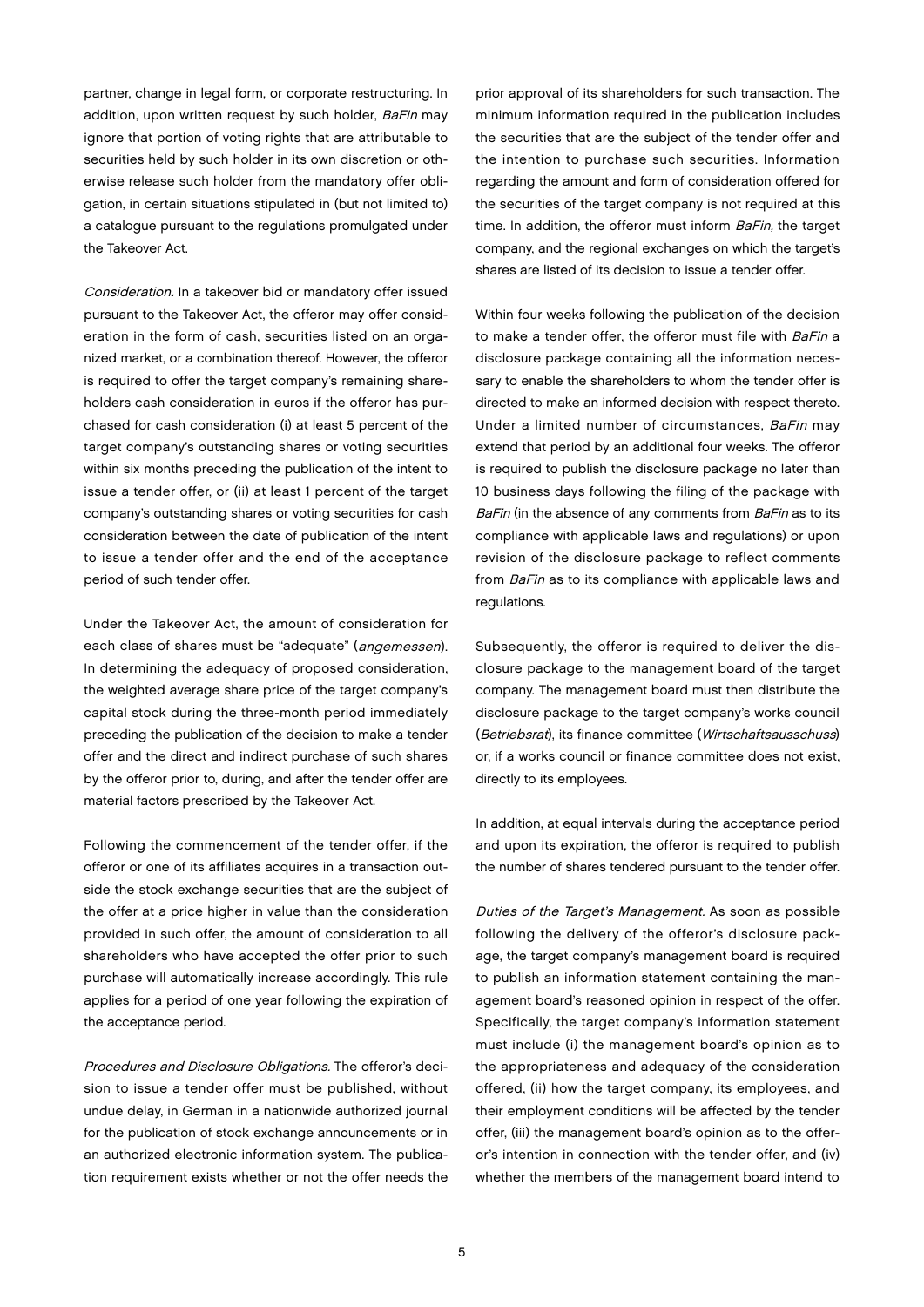accept the offer, to the extent such members are holders of any securities of the target company that are the subject of the offer.

The Takeover Act reiterates the management board's duty to the target company's shareholders to preserve and protect their interests in connection with the tender offer. Specifically, the Takeover Act forbids the management board from interfering with the success of the tender offer during the period from receipt of the disclosure document from the offeror until the results of the tender offer have been made public.

The foregoing limitations on the conduct of the management board, however, apply neither to any measures approved by the supervisory board of the target company, nor to any measures relating to the ongoing operation of business to the extent such measures are deemed materially necessary to the conduct of such business and are independent of the tender offer. In addition, the management board is permitted to seek and pursue competing tender offers (e.g., white knights).

Furthermore, in advance of any tender offer, the general meeting may authorize the management board to take certain defensive measures and interfere with the success of the tender offer to the extent such authorization is sufficiently substantiated. The authorizing resolution requires a 75 percent majority of the company's capital stock to be represented at the general meeting and expires after 18 months. While these authorizations are rarely used by publicly listed companies in Germany, the shareholders can stipulate in the company's articles of association that such authorizations may not be adopted.

Prior to the expiration of the acceptance period and subject to a two-week term, the management board may call a meeting of the target company's shareholders to decide whether to approve the tender offer.

Competing Offer. In the event a competing offer is issued for the same securities, the acceptance period for the original offer is automatically extended until the expiration of the acceptance period of the competing offer. Shareholders who have accepted the original offer prior to the publication of the competing offer may withdraw their acceptance up to the expiration of the acceptance period. Persons whose securities have been imputed to the offeror for purposes of determining beneficial ownership of such securities may not issue competing offers for the same securities.

# The Stock Corporation Act

The Stock Corporation Act governs the capital structure and corporate governance of a stock corporation, the most common form of publicly traded company in Germany.

Capital Structure. The share capital (Grundkapital) of a stock corporation is denominated in par value shares (Nennbetragsaktien) or individual stock without par value (Stückaktien). Shares may be certificated in the form of bearer shares or registered shares. In addition, shares can be issued in multiple classes. The most common class of equity securities in a stock corporation consists of ordinary shares (Stammaktien). In addition to ordinary shares, a stock corporation may issue a host of preferred shares (Vorzugsaktien) that typically grant the holders thereof priority over the holders of ordinary shares to the stock corporation's dividends and other distributions. The most common form of preferred shares consists of those without voting rights (stimmrechtslose Vorzugsaktien).

Subscription Rights. Unlike U.S. corporate law, German corporate law grants the holders of shares in a stock corporation certain subscription rights, the restriction of which is limited in scope and circumstances and strictly regulated. Consequently, shareholders in a German stock corporation have the right, unless validly restricted, to subscribe for new shares on a pro rata basis, in order to avoid nominal dilution (*i.e.*, dilution of the percentage of shares and voting rights held in the company).

Treasury Shares. The Stock Corporation Act prohibits a stock corporation from, directly or indirectly, subscribing for its own shares. However, the stock corporation may repurchase its own shares under certain limited circumstances, particularly on the basis of a shareholder resolution to implement a buyback program or for use in connection with incentive schemes for the company's employees. The stock corporation's treasury shares must at all times be less than 10 percent of its existing share capital.

Corporate Governance. German stock corporations are governed by three corporate bodies whose individual scope of authority is defined by German corporate law: the general meeting (Hauptversammlung), the supervisory board (Aufsichtsrat), and the management board (Vorstand). The relationship between the various governing bodies and the limitations imposed on the scope of authority of each are designed to allow shareholders only indirect control over the management of the stock corporation.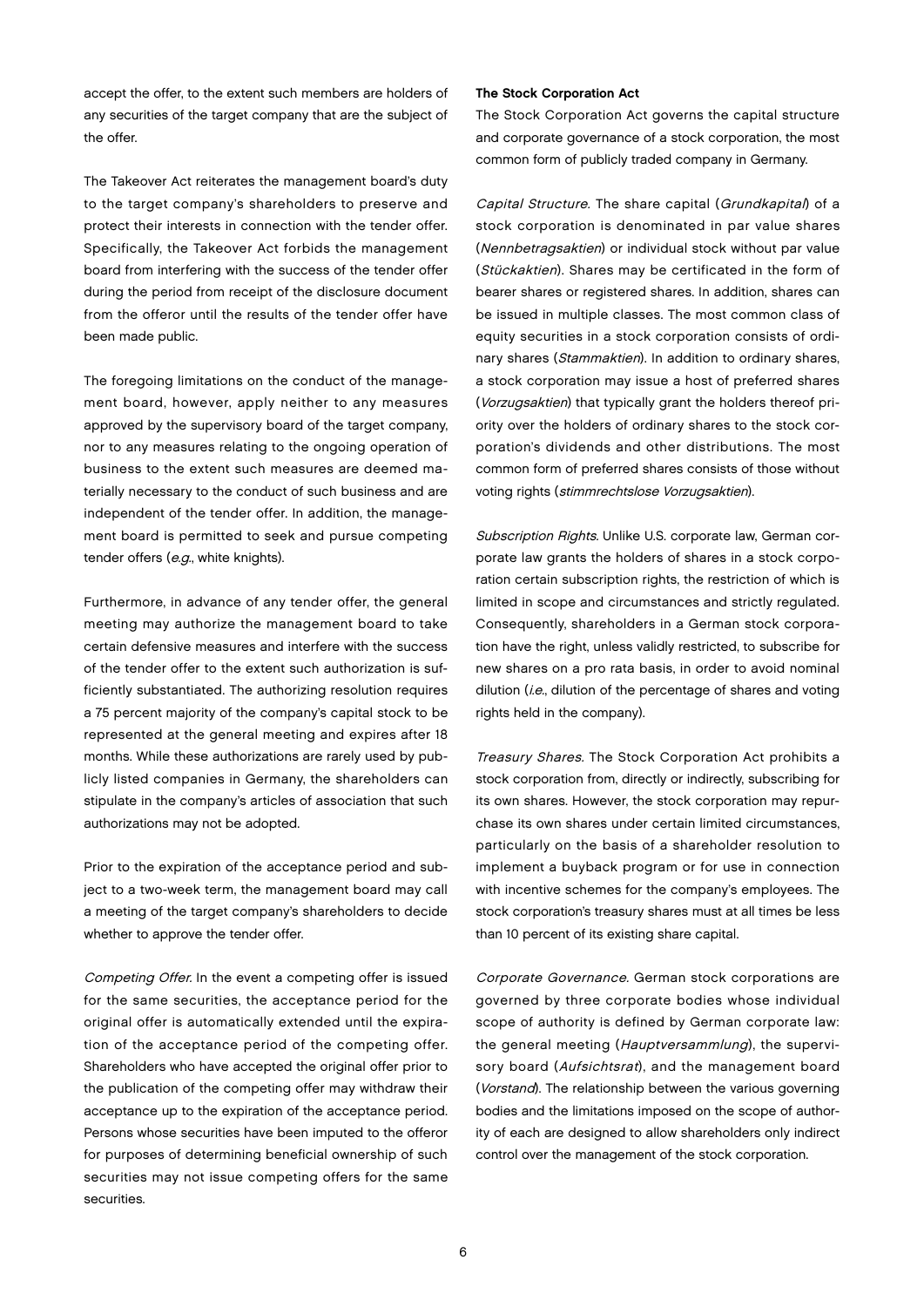The members of the management board, the body solely responsible for the day-to-day management of the stock corporation, are afforded a great deal of independence. They are appointed not by the shareholders of the company but rather by the supervisory board, whose members are in turn appointed at the shareholders' general meeting.

The supervisory board in a German stock corporation acts much the same as independent directors of a U.S. corporation. Members of the management board may not serve simultaneously on the supervisory board. The management board is required to report to the supervisory board. The supervisory board is responsible for oversight of the management board, which may be required to obtain the supervisory board's approval before taking certain actions.

German labor and corporate laws grant the employees of larger stock corporations certain codetermination rights, including membership on the supervisory board. The members of the supervisory board representing the shareholders are appointed by a simple majority of the shareholders at the general meeting for a term of up to five years. The shareholders of a stock corporation may act only through resolutions adopted at a general meeting.

# **N** VOLUNTARY TAKEOVER BID

Because an offeror that acquires control in a target company on the basis of a voluntary takeover bid is exempted from the obligation to launch a mandatory offer, the proceedings for both forms of tender offer are to a great extent the same. However, since an offeror is afforded a greater degree of flexibility in a takeover bid (particularly with regard to conditions to the offer), offerors typically prefer to acquire control in a takeover bid as opposed to acquiring a controlling interest in a private transaction followed by a mandatory offer.

### Transaction Structure

Pre-Offer Arrangements. In friendly transactions, the acquirer and the target company may enter into an agreement, often in the form of a memorandum of understanding, in which the parties lay out their understanding of the contemplated transaction structure, a schedule of events, and the fundamental terms and conditions of the contemplated offer, including the consideration to be offered. Such an agreement between the acquirer and the target company may be in the interest of both the acquirer and the target company and its shareholders. The agreement

would enable the acquirer to obtain access to confidential information about the target company that would be otherwise inaccessible, by providing the terms and conditions pursuant to which due diligence is conducted. The acquirer would also obtain the cooperation of the target's management in connection with certain pre-closing matters (including antitrust/merger control filings). In addition, the agreement may provide for a breakup fee in the event the transaction is not consummated, such as in the event of a competing offer. However, the extent to which breakup fees are enforceable in Germany is unclear. While breakup fees calculated to reimburse the bidder for its costs associated with the transaction should be permitted, the significantly higher fees permitted in some jurisdictions may be null and void, as they counteract the target management's duties in takeover situations and may force the shareholders to accept an offer they do not support.

The agreement would enable the target company to negotiate the best possible price and conditions to the offer for its shareholders and would provide greater certainty as to the future of the target company and its other constituencies.

The agreement would also enable both parties to obtain a standstill arrangement vis-à-vis the other. The acquirer would agree not to purchase any shares of the target outside the agreed tender offer, hence reducing the likelihood of a hostile takeover during or after the due diligence phase. The target company would agree, subject to the limitations imposed by its duty of care and loyalty, to recommend the proposed offer to its shareholders and not to solicit any competing offers during the term of the agreement. The same duty-of-care and loyalty principles play a role in determining the appropriateness of any breakup fees provided in the agreement.

Concurrently, the acquirer may enter into arrangements with major shareholders of the target company in which the shareholders agree to tender their shares pursuant to the agreed offer and/or to vote in favor of the proposed acquisition at the target's general meeting (should such a meeting be deemed necessary) or to sell their shares in the target company upfront to the acquirer.

In Germany, acquirers have to be careful about when, if at all, to enter into a pre-offer agreement with the target's major shareholders that would bind their actions vis-àvis the offer or voting at a shareholders' assembly. Under the Takeover Act, such agreements might result in the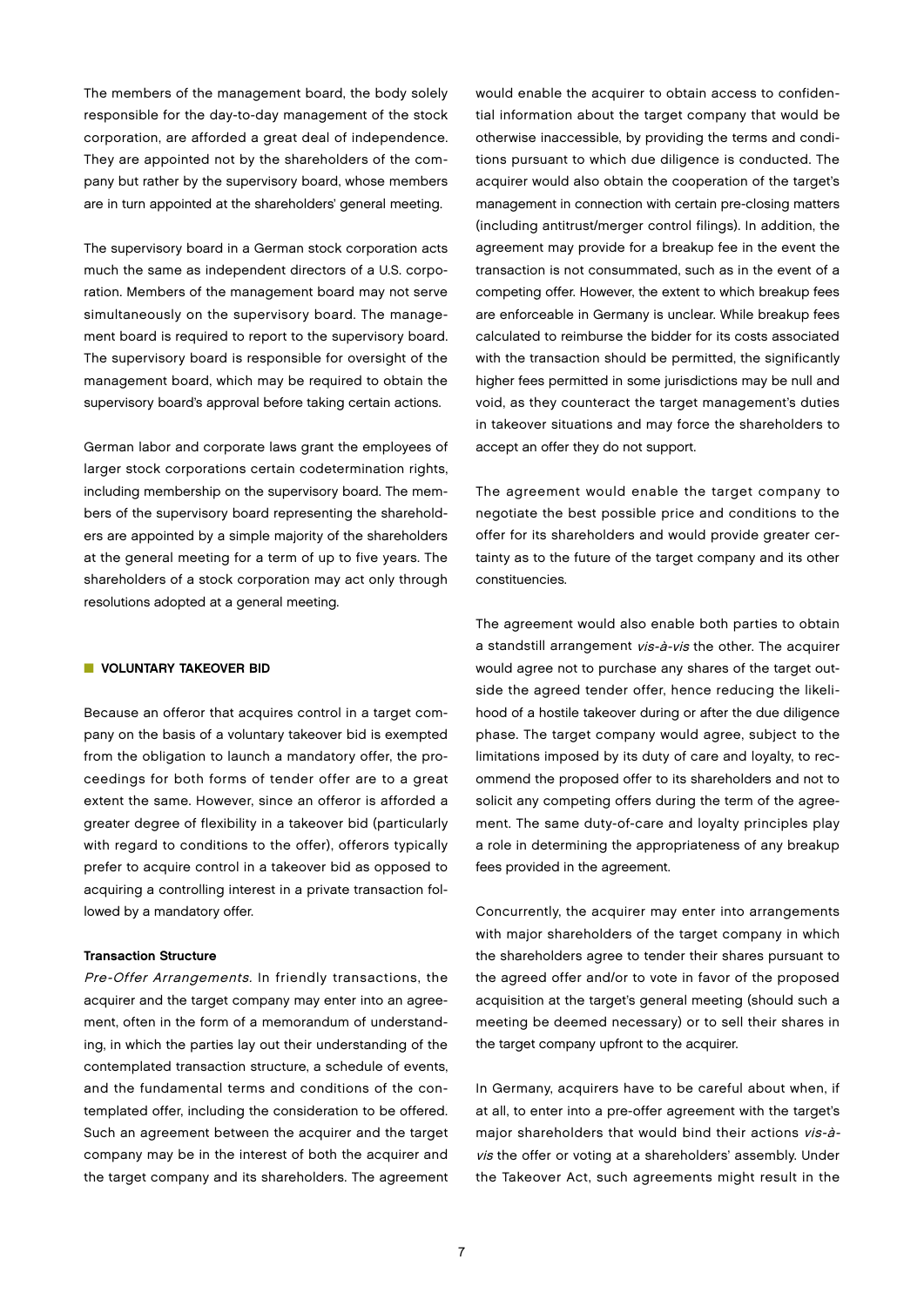attribution of the voting rights of the shareholders to the acquirer, thus leading to a premature mandatory takeover obligation, which is not always desirable.

Acquirer's Objectives. The levels of ownership and control that an acquirer wishes to achieve are among the most important factors to be considered in structuring a takeover transaction. While control is deemed achieved under the Takeover Act once the 30 percent threshold has been reached, acquirers will typically not consider the level of control to be sufficient at 30 or even 50 percent ownership.

Aside from the level of ownership that tax and accounting rules require for various consolidation and synergistic purposes, the rights that German corporate laws afford minority shareholders require acquirers to pursue significantly greater ownership in the target to achieve their objectives. Because a minority of more than 25 percent can—if the target company's articles of association do not provide otherwise—block a number of significant corporate measures (e.g., removal of members of the supervisory board), most acquirers are incentivized to pursue at least 75 percent ownership. In addition, it is worth noting that minority shareholders can be involuntarily removed (*i.e.*, squeezed out) only if ownership of at least 95 percent has been achieved.

#### Timeline

While the publication of the decision to make an offer is the single event that leads to and dictates the timing of all other principal events in connection with a voluntary takeover, there are a number of important steps that precede such publication when pursuing the acquisition of a German publicly traded company.

In a typical transaction, the acquirer will conduct a preliminary review of the target company based on the limited information regarding the target that is publicly available. This includes corporate information filed with the applicable commercial register, shareholder information filed with BaFin, financial information published in the Federal Gazette, and annual, semi-annual, and continuous disclosure, as well as disclosure relating to specific public offerings made available pursuant to applicable securities laws and exchange rules.

After the preliminary review, the acquirer will wish to begin a dialogue with the target's management in order to obtain access to more confidential information and to conduct a due diligence investigation. However, the limitations imposed by German corporate and securities laws and the

ambiguities surrounding the same have in many circumstances impeded the conduct of a comprehensive due diligence investigation, hence thwarting the successful consummation of the proposed transaction.

Once the transaction structure and its terms and conditions are determined, the decision to issue a tender offer must be published (with a prior submission of the text thereof to BaFin and the securities exchanges on which the relevant securities are listed). The publication must indicate the bidder's intention to issue a tender offer in the form of a takeover bid. It must identify the target company and the securities that are the subject of the tender offer, as well as the internet address on which the tender offer documents will be posted.

Once the intention to issue a takeover bid has been published, the acquirer has a four-week period during which it must prepare and submit to BaFin a disclosure package containing all of the relevant terms and conditions of the offer. Under limited circumstances, BaFin may extend that four-week period by another four weeks. Within 10 business days after submission of the disclosure package with BaFin or after satisfactory revision thereof based on comments from BaFin, the acquirer is required to publish the disclosure package on an official stock exchange gazette or make it available for free distribution by a distribution agent and post the same on a dedicated internet web site.

The acceptance period begins with the publication of the disclosure package and may be as short as four weeks or as long as 10. The Takeover Act provides for a number of circumstances (e.g., amendments to the offer by the acquirer, a competing offer, or a general meeting in response to the acquirer's tender offer) that will automatically extend the acceptance period. Furthermore, if all of the conditions to the takeover bid have been fulfilled prior to the expiration of the acceptance period, the target's shareholders will nevertheless have an extended acceptance period of two weeks following the expiration of the ordinary acceptance period to tender their shares in accordance therewith.

During the acceptance period, the target's shareholders have the right to express their acceptance of the tender offer and tender their shares through their respective depositary banks. Once the acceptance period has expired, the sale and transfer of the shares so tendered will be consummated by the shareholders' depositary banks and the acquirer's exchange agent.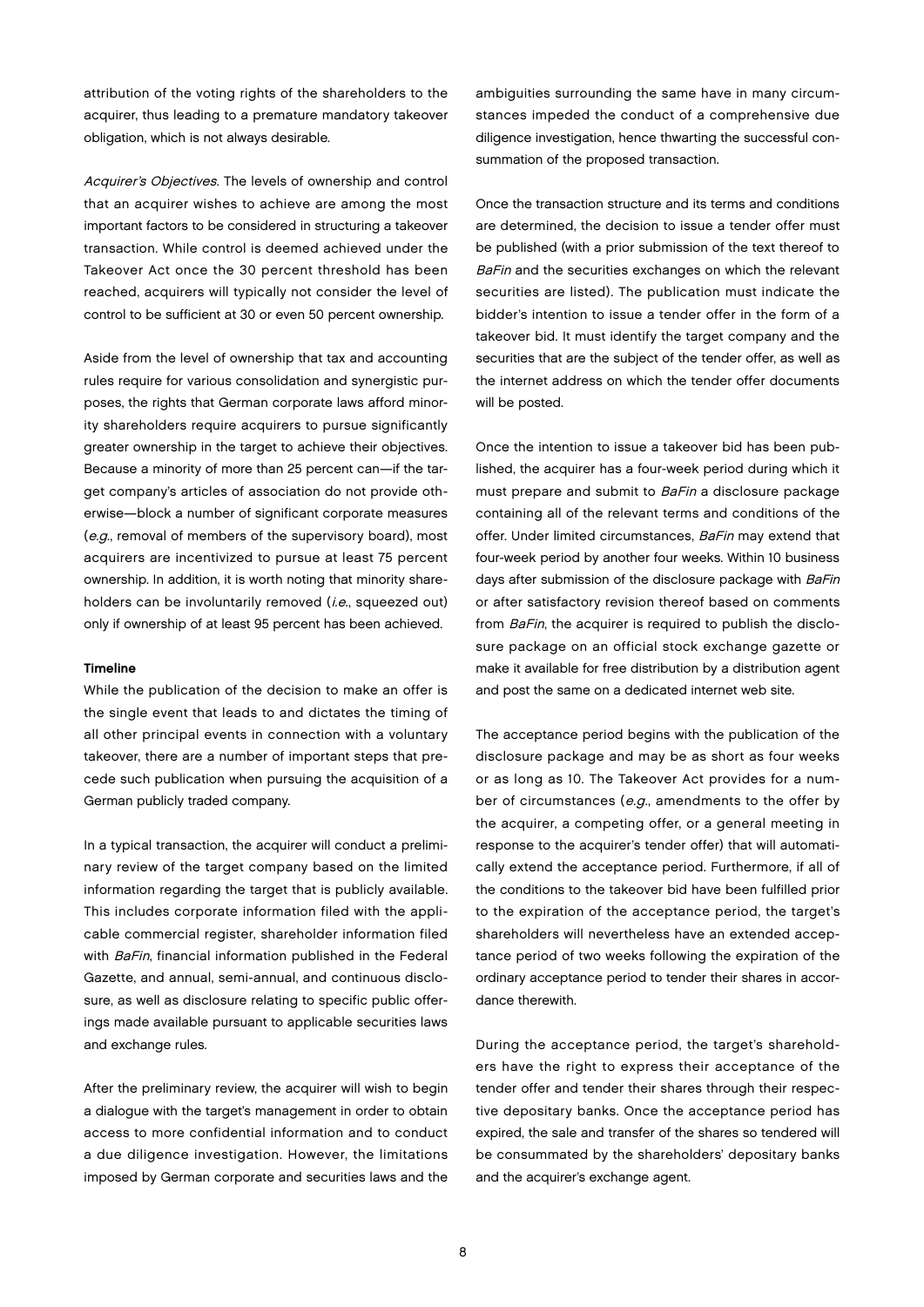The offeror must publish the results of the tender offer on a weekly basis during the acceptance period, on a daily basis during the last week of the acceptance period, and immediately following the expiration of the acceptance period. The offeror is also obligated to publicly disclose the purchase of the securities that are the subject of the tender offer for a period of one year following the publication of the offer documents.

The timeline of a takeover bid with consideration that includes a noncash component will also have to take into account the issuance and listing of the shares to be offered as consideration, including the necessary corporate approvals and admission for listing.

#### Disclosure Package

The Takeover Act and the regulations promulgated thereunder prescribe the preparation and dissemination of offer documents, the content of which is sufficiently detailed and complete to enable the shareholders to whom the tender offer is directed to make an informed decision with respect thereto. While the Takeover Act and the regulations promulgated thereunder identify in great detail the necessary information that must be contained in the disclosure package, no specific form is prescribed by law. In recent years, *BaFin* and the offerors have developed certain market standards as to the format of the disclosure package.

The typical disclosure package involving a voluntary takeover bid consists of the following general sections: (i) the summary, (ii) the offeror, (iii) the target company, (iv) the securities subject to the offer, (v) the consideration, (vi) conditions to the offer, (vii) the acceptance period, (viii) procedures, (ix) withdrawal rights, (x) restrictions on the offer, (xi) governing law, (xii) responsibility for the disclosure package, and (xiii) the signature of the offeror.

The disclosure concerning the offeror includes a description of its business, its reasons for the acquisition, its affiliates and related persons involved in the transactions, the amount of shares directly and indirectly held by the offeror, and the effect of the acquisition on the offeror and its business. The disclosure concerning the target company includes a description of its business, the intentions of the offeror, and the effect of the acquisition on the target company and its management.

In addition, the offeror is required to explain in the disclosure package how it intends to finance the proposed acquisition and must provide as an exhibit thereto confirmation by an independent financial service provider as to the adequacy and availability of funds to satisfy the consideration under the offer.

By signing the disclosure package, the offeror (and anyone else assuming responsibility for the disclosure package or any portion thereof) is liable for any material misrepresentations or omissions therein. Only those shareholders to whom the offer is directed, who have accepted the offer, and who have suffered a loss resulting from any alleged material misrepresentations or omissions have the right to sue.

To the extent the transaction involves consideration in the form of newly issued shares of capital stock of the acquiring company, certain rules and regulations concerning disclosure under the Securities Prospectus Act (Wertpapierprospektgesetz) also apply.

#### The Target's Response

The offeror is required to deliver the disclosure package, contemporaneously with its publication, to the management board of the target company. Shortly after receiving the disclosure package, the target's management board and supervisory board must issue a reasoned opinion regarding the takeover bid.

Like the offeror's disclosure package, the target's information statement containing its management's reasoned opinion must be published in an official stock exchange gazette and posted on an internet web site.

The management board is required to distribute the offeror's disclosure package to the target company's works council or, if a works council does not exist, directly to its employees. Any statement regarding the transaction issued to the target's management by the works council will have to be included in the target's information statement.

# Consideration

One of the key elements of the Takeover Act is the set of provisions prescribing the minimum consideration that an offeror must offer in connection with a takeover bid or a mandatory offer. As a general rule, the Takeover Act prescribes a consideration that is appropriate in type and value.

As far as the type of consideration is concerned, the consideration is deemed appropriate if offered in the form of cash (denominated in euros), shares listed on a European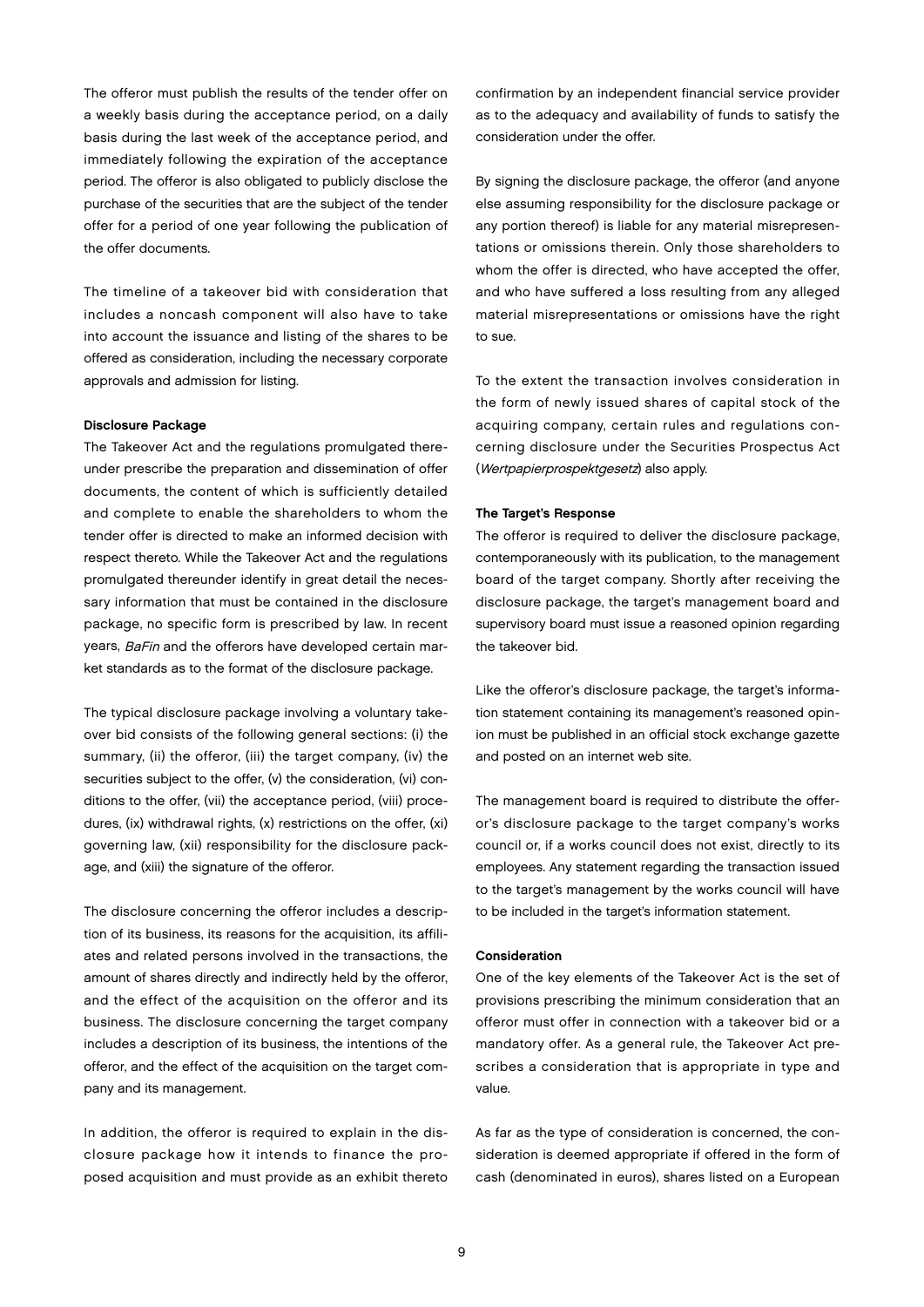organized exchange, or a combination of both. However, in a tender offer involving a consideration with a noncash component, if the offeror has, directly or indirectly, acquired shares for a consideration in cash in excess of 5 percent of the target's total share capital during the three-month period immediately preceding the publication of the decision to issue a tender offer or in excess of 1 percent during the acceptance period, then the offeror must offer an alternative consideration in cash.

As far as the value of the consideration is concerned, the offeror must offer a consideration not less in value than the consideration paid by the offeror, directly or indirectly, for shares acquired during the six-month period immediately preceding the publication of the decision to issue a tender offer (including option arrangements), shares purchased outside the tender offer during the acceptance period, and shares purchased in a private transaction (an off-market transaction) during the one-year period following the expiration of the acceptance period. Furthermore, the consideration offered in a takeover bid or mandatory offer must equal or exceed the weighted average market price of the respective shares during the three-month period immediately preceding the publication of the decision to issue a tender offer.

# Conditions to Offer

While mandatory offers must not be subject to any conditions other than those required by law (e.g., antitrust approvals), takeover bids can be conditional on certain actions and events, provided that the satisfaction of the condition is not under the control of the offeror. Accordingly, such conditions, e.g., those referring to material adverse changes, need to be structured so that the assessment of their satisfaction is the responsibility not of the offeror but of an independent person.

Furthermore, except in transactions involving consideration in the form of shares whose issuance is to be approved by the offeror's shareholders, the Takeover Act prohibits any form of financing condition, even though such condition is in many circumstances outside the control of the offeror. In fact, it must be clearly disclosed in the disclosure package and confirmed by an independent financial service provider that the offeror has, prior to the launch of the tender offer, taken all actions necessary to have sufficient funds or financing available to consummate the transaction.

# Amendments to Offer

Once the offeror publishes its disclosure package, it may amend its offer only in a very limited number of circumstances, all of which are to the benefit of the shareholders to whom the offer is directed. The offer may be amended no later than one business day prior to the expiration of the acceptance period to (i) increase the consideration offered, (ii) offer an additional form of consideration, (iii) waive a condition to the offer, or (iv) reduce the minimum amount of shares required to be tendered in order to consummate the transaction. The amendment must be published in the same manner as the disclosure package relating to the offer.

The Takeover Act prohibits an amendment to the tender offer by which the offeror extends the acceptance period. If the tender offer is amended during the last two weeks of the acceptance period, however, the acceptance period is automatically extended by two weeks, although the offeror is prohibited from further amending the tender offer during the extension.

#### Competing Offer

In the event of a competing tender offer, the Takeover Act prescribes the right of the shareholders who accepted the original tender offer to withdraw their acceptance and consider the competing offer.

In addition, in the event a competing tender offer is issued, the acceptance period of the original tender offer is extended to match that of the competing offer. Each offeror may extend the acceptance period by amending its offer, provided that the offerors are barred from amending their offers during any extended acceptance period resulting from an amendment during the last two weeks of the acceptance period, hence limiting the extent to which a bidding contest extends the acceptance period.

### **NANDATORY OFFER**

# **Control**

The Takeover Act provides for a mandatory offer obligation to be imposed on anyone who, directly or indirectly, reaches the control threshold. In fact, since the adoption of the Takeover Act, many transactions involving the acquisition of significant holdings in a German publicly traded company without the intent to acquire actual control of the company have been thwarted, notwithstanding their business merits, because the Takeover Act defines "control" as holding 30 percent or more of a German publicly traded company's voting rights. In addition, the 30 percent threshold has had a significant impact on the structure and timing of transactions that have been consummated, especially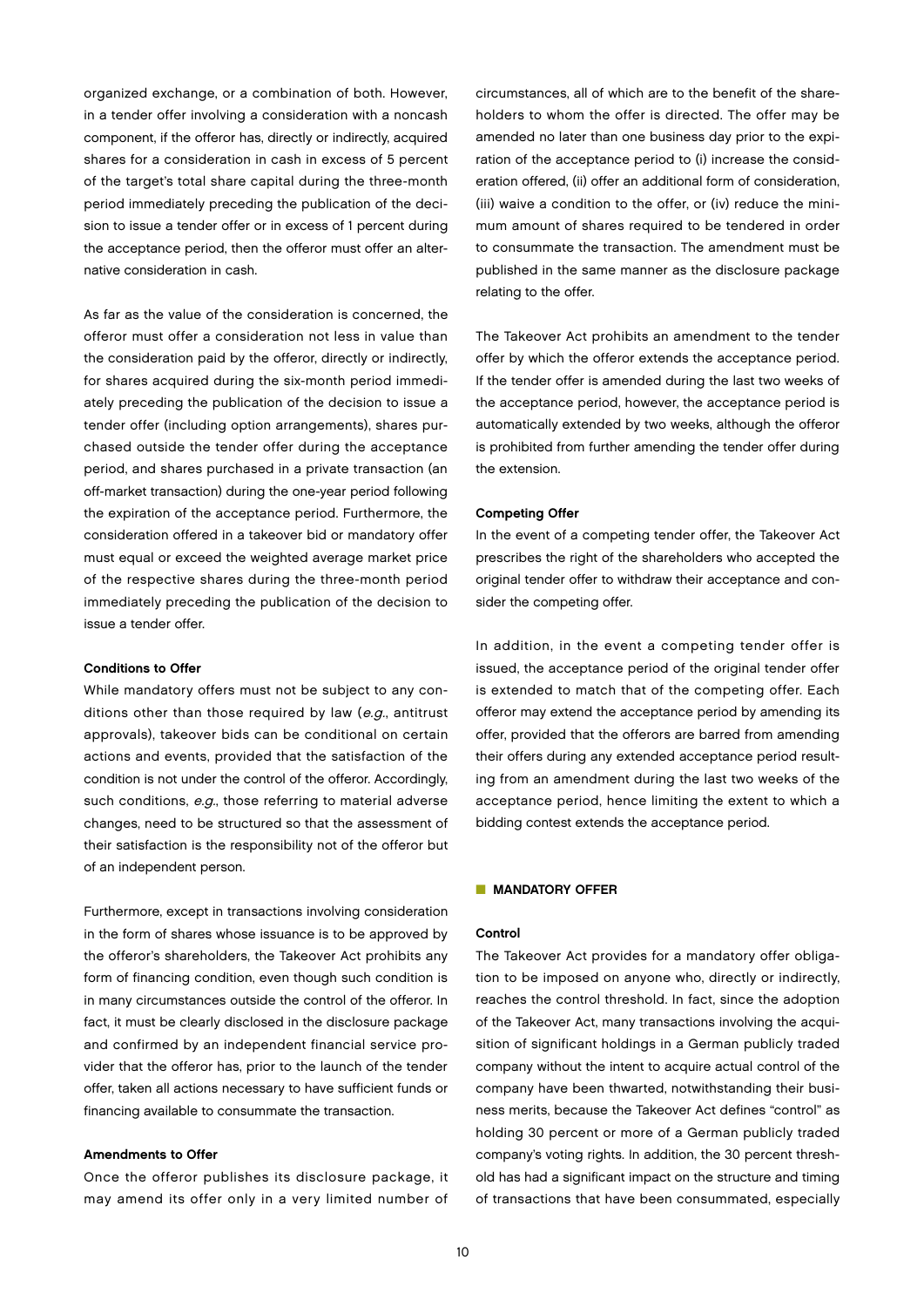those with the original intent to acquire the target over a long period of time.

The negative consequences of the mandatory takeover obligation are further exacerbated by the attribution rules provided thereunder. Under the Takeover Act, it is not only the voting rights of a host of the holder's affiliates that are attributed to the holder, but also the rights of those persons acting in concert with it, as well as any subsidiaries thereof. Consequently, the holder may find itself in "control" and subject to the mandatory offer obligation without such intent and, in certain circumstances, without being aware of such status.

The attribution rules under the Takeover Act have created a number of unresolved problems, including the potential imposition of a mandatory offer obligation on multiple parties that are related but do not necessarily have identical or even compatible interests.

Transactions involving (i) the acquisition of a block of shares in a German publicly traded company, whether in a private transaction or through the exchange, (ii) the subscription of new shares in connection with a capital increase in a German publicly traded company, or (iii) the exchange of securities in connection with a business combination could potentially lead to the acquisition of "control" as it is defined by the Takeover Act and consequently impose a mandatory takeover obligation on one or more of the parties to such transactions.

#### Governmental Exemptions

The Takeover Act provides for a number of exceptions to the mandatory takeover rule. Most important, an offeror in a takeover bid is not required to follow such bid with a mandatory offer once it acquires control through such takeover bid.

In addition, the Takeover Act grants BaFin the authority to exempt parties from the general obligation to issue a mandatory offer either by excluding the attribution of certain shares acquired by a party to such party for purposes of determining control or by granting an exemption despite achieving control because of the nature of the transaction pursuant to which control was achieved. For example, an investor acquiring control in a target company can be released from the mandatory offer obligation if (i) another investor controls an even greater stake in the target company, (ii) the investor's interest in the target company is not expected to account for a majority of voting rights in the general meeting based on the attendance at the target company's past three annual general meetings, and (iii) the investment is made in connection with a comprehensive restructuring of the (distressed) target company.

#### **Penalties**

The Takeover Act imposes a series of relatively severe penalties in the event the mandatory offer obligation is not fulfilled. Specifically, fines of up to €1 million can be imposed for noncompliance with the provisions of the Takeover Act. In addition, once a mandatory offer has to be issued, the offeror must pay interest on the consideration required by the Takeover Act equal to 5 percent per annum above the base interest rate determined by the German Civil Code (Bürgerliches Gesetzbuch) for the entire period during which the offeror failed to make the offer. Most notably, however, the rights (including voting rights) under shares held directly and indirectly by such person cannot be exercised during this period.

#### DEFENSIVE MEASURES

# General

While there are relatively few effective defensive measures available to German stock corporations in comparison to their U.S. counterparts, many conditions in Germany act as natural barriers to hostile takeovers that do not necessarily exist elsewhere. Compared to their U.S. counterparts, there is less material information publicly available regarding German publicly traded companies, making a due diligence investigation (which is available only in a friendly transaction) even more vital to a successful acquisition.

As a general rule, the principals governing the conduct of the various corporate bodies set forth in the Stock Corporation Act have not been altered by the Takeover Act. The powers available to the management board, however, have been slightly curtailed. Specifically, the Takeover Act prohibits the management board of a target company from taking actions that could frustrate a takeover bid during the tender offer period, unless such actions (i) would have been taken by a prudent and diligent management board in the absence of a takeover bid, (ii) involve the search for a competing offer, or (iii) have been approved by the target's supervisory board. The foregoing exceptions, notably the last one, effectively gut the general prohibition against defensive measures during the tender offer period.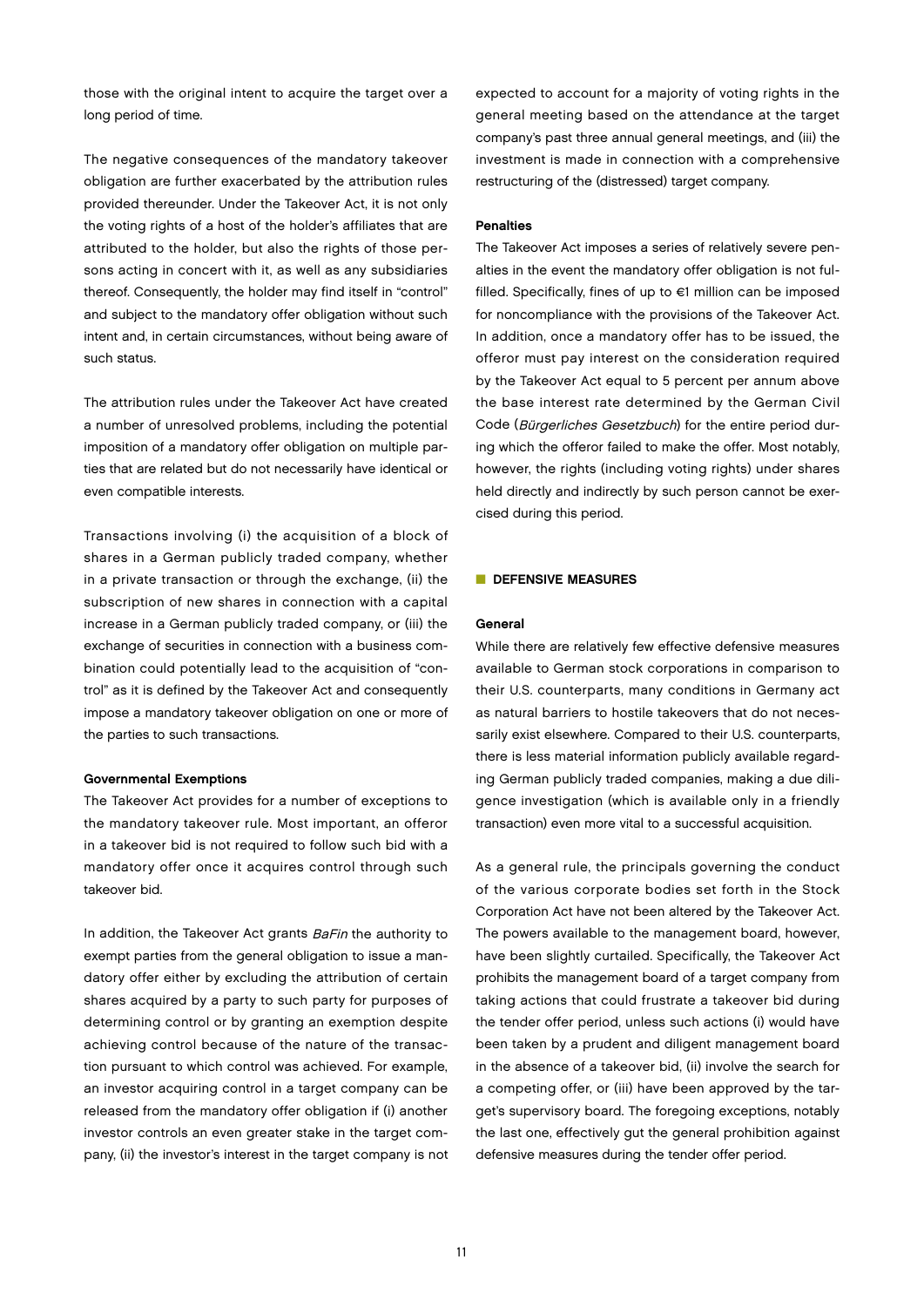The defensive measures available to a potential target company under the Stock Corporation Act and the Takeover Act can be divided into the following categories principally because of the interplay between the two statutes.

#### Pre-Acquisition Defensive Measures

While the Stock Corporation Act provides for a number of measures that a company may take prior to any proposed takeover bid to fend off undesired offers, most of these measures have the additional undesired effect of limiting the company's business and financial activities. Consequently, as a practical matter, they tend to be of limited use. Because of the drastic effect they may have on the success of a takeover bid and the future of the company in the event one is consummated, it is important for potential acquirers to ensure that none of these measures are in place or, if one or more are in place, to understand their effect on the proposed transaction prior to launching a tender offer.

Preferred Shares. Because the Takeover Act requires takeover bids and mandatory offers to be issued in respect of all of the issued and outstanding share capital of a target company, the issuance of preferred shares with no voting rights may act as a financial deterrent. However, German corporate law prohibits the issuance of preferred shares with multiple voting rights. Such preferred shares act as an even more effective deterrent in jurisdictions where such measures are available.

Severance Arrangements. While German corporate law requires the compensation schemes of the management board to be appropriate in light of the company's financial condition and the members' responsibilities, golden parachutes that meet such criteria and silver-parachute plans that offer large severance packages to a broader group of employees triggered by a change in control can act as a significant deterrence against hostile bids.

Change-in-Control Provisions. Change-in-control provisions in material agreements to which the target company is a party that alter or terminate the arrangement could have a significant impact on the business condition of the target following a successful takeover bid. While such provisions require an independently justifiable basis for the management to comply with its fiduciary duties, if the agreements and the effect of the provision on the underlying arrangement are of material significance, they can play a deterring role in hostile takeover bids.

Super-Majority Requirements. Because most of the majority requirements for actions in a general meeting can be increased in the company's articles of association, such increased requirements can play a deterring role in companies that become the target of a hostile bid. For example, the majority requirements for amending the articles of association or appointing and removing members of the company's supervisory board may be increased, making it more difficult for a hostile offeror that has acquired only a simple majority of the company's shares to pursue some of the post-acquisition measures it would like or needs to pursue. As with other defensive measures of this nature, increasing the majority requirements will also have a restricting effect on the conduct of the company's business and financial activities in the absence of a takeover bid.

Supervisory Board Appointment Rights. Under the Stock Corporation Act, the articles of association of a company may grant the holders of specific shares in such company the exclusive right to appoint up to one-third of the members of the supervisory board representing the shareholders (*Entsendungsrecht*). Once such a right has been granted, its removal requires an amendment to the company's articles of association that is approved not only by the requisite majority but also by the holder whose right is to be removed.

Blocking Minority. One of the most effective defenses against a hostile takeover is a shareholder with a blocking minority interest. Since many of the more important measures in a general meeting require approval by 75 percent of the votes represented, the holder(s) of slightly more than 25 percent of the shares outstanding (or even less in a company with dispersed shareholding) can effectively discourage a hostile bid. Of course, a bid hostile to the company's management is not necessarily always one hostile to the holder of a blocking minority.

German publicly traded companies are required to publish information concerning the aforementioned takeoverrelated measures. This includes company information on (i) the structure of its capital, (ii) any restrictions on the transfer of securities, (iii) significant direct and indirect shareholdings, (iv) the holders of any securities with special control rights and a description of those rights, (v) any restrictions on voting rights, (vi) the rules governing the appointment and replacement of board members and the amendment of the articles of association, (vii) the powers of board members, particularly the power to issue or buy back shares, (viii) any significant agreements to which the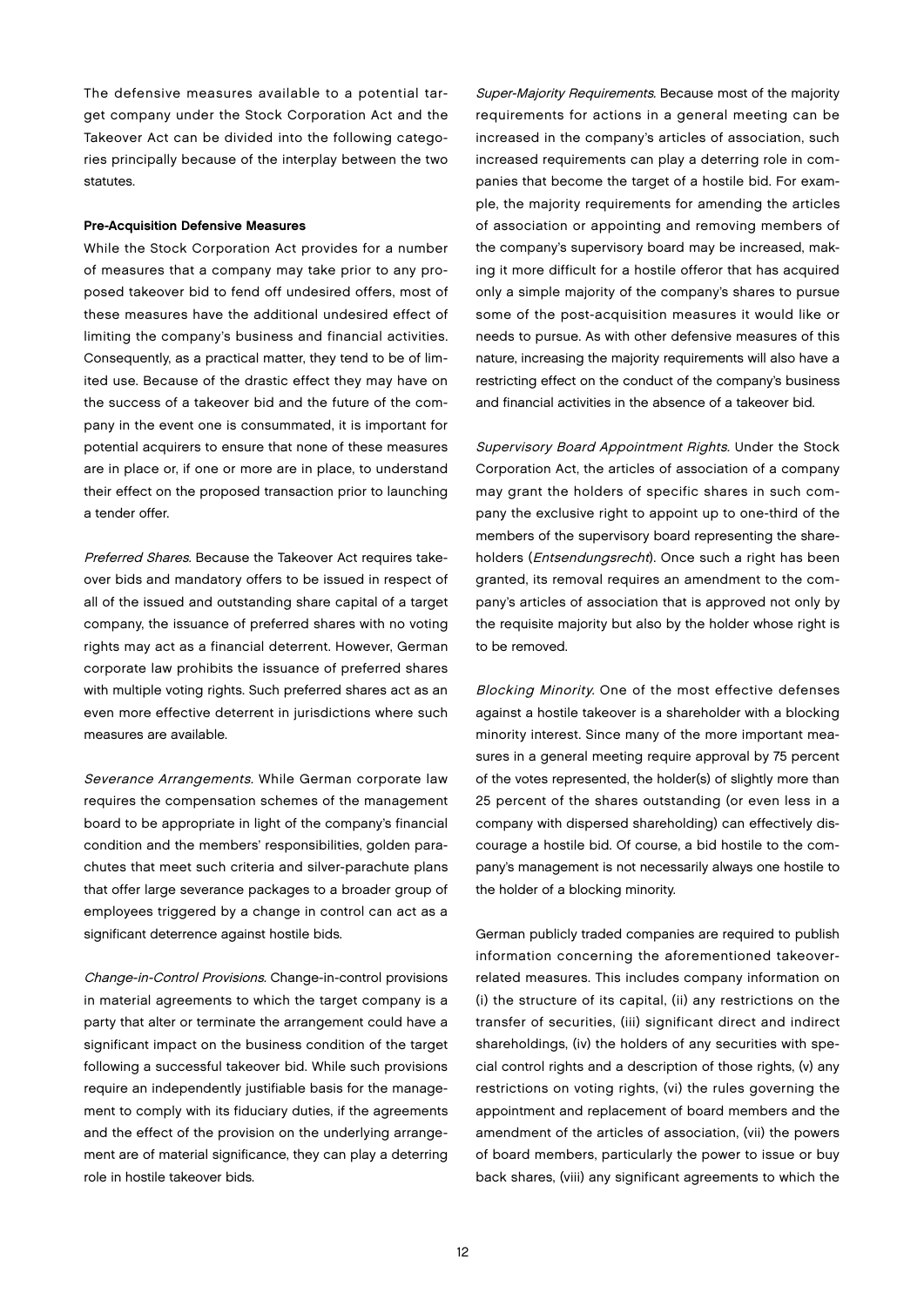company is a party and which take effect, alter, or terminate upon a change in control of the company following a takeover bid, and (ix) any agreements between the company and its board members or employees providing for compensation if they resign or are made redundant without valid reason or if their employment ceases because of a takeover bid.

This list of takeover-related measures by the company can be valuable information to any potential offeror since every possible difficulty and obstacle in the acquisition process is disclosed and can be taken into account when preparing for a takeover attempt.

# Defensive Measures During an Acquisition

The Stock Corporation Act grants the shareholders of a stock corporation the right to delegate certain powers to the company's management by authorizing certain activities that management may take at a future date subject to the exercise of its business judgment. Furthermore, the Takeover Act permits the authorization by the shareholders in the general meeting of defensive measures against a takeover bid. The combination of these two constructs has given rise to a series of defensive measures that can successfully deter a hostile takeover bid.

Authorized Capital. The shareholders' assembly may authorize an increase in the company's share capital of up to 50 percent for cash contributions or contributions in kind. The authorization may have a five-year term and enable the management board to restrict the existing shareholders' subscription rights as to some or all of the newly issued shares. However, the capital increase will require the approval of the company's supervisory board. Furthermore, restricting the subscription rights of existing shareholders is subject to certain limitations.

The issuance of authorized capital in connection with a business combination would enable the company to issue new shares representing up to one-third of the company's share capital following the capital increase for a contribution in kind, which could conflict with the business interests of the hostile acquirer and thus thwart the hostile bid.

Treasury Shares. The shareholders of a stock corporation can authorize management to repurchase up to 10 percent of its existing shares and to resell the same at a future date. The authorization can last as long as 18 months and may require the approval of the supervisory board. The effectiveness of treasury shares as a defensive measure is quite

limited on its own (e.g., it can be used to increase the market price of the target's shares) but may be significant if used in combination with newly issued authorized capital.

# **N** POST-ACQUISITION MEASURES

Following the acquisition of a company, German law offers efficient possibilities for the acquirer to consolidate its control over the target company, to financially and strategically incorporate the target into its corporate group, and/or to dispose of assets and consolidate its business in order to take advantage of synergies and increase the value of its equity in the target.

To overcome the independence of the target company's management board, a 75 percent shareholder can enter into a domination agreement (Beherrschungsvertrag) with the target company allowing such shareholder to issue certain instructions to the target company's management; into a profit and loss transfer agreement (Ergebnisabführungsvertrag), resulting in the immediate consolidation of the target company's net annual results with the shareholder; or into a combination of such agreements.

Full ownership in the acquired company can be achieved through a squeeze-out of the minority shareholders. Upon the application of a shareholder who owns shares of at least 95 percent of the share capital in the target company, the remaining shares will be transferred to such shareholder in exchange for adequate consideration. Where a squeeze-out is initiated within a period of three months following the consummation of a takeover bid or a mandatory offer, which was accepted for at least 90 percent of the shares that were subject to the offer, the consideration paid under the offer is deemed adequate for purposes of the squeeze-out of the minority shareholders. In any other event, the amount of consideration is to be determined on a valuation based on discounted cash flow-related analysis.

# **ELIBTHER INFORMATION**

# The Firm

Since the Firm's founding in 1893, Jones Day has grown in response to our clients' needs from a small, local practice to one of the world's largest international law firms. With more than 2,400 lawyers resident in 32 offices around the world, including 450 practitioners in Europe and 200 in Asia, the Firm counts more than half of the Fortune Global 500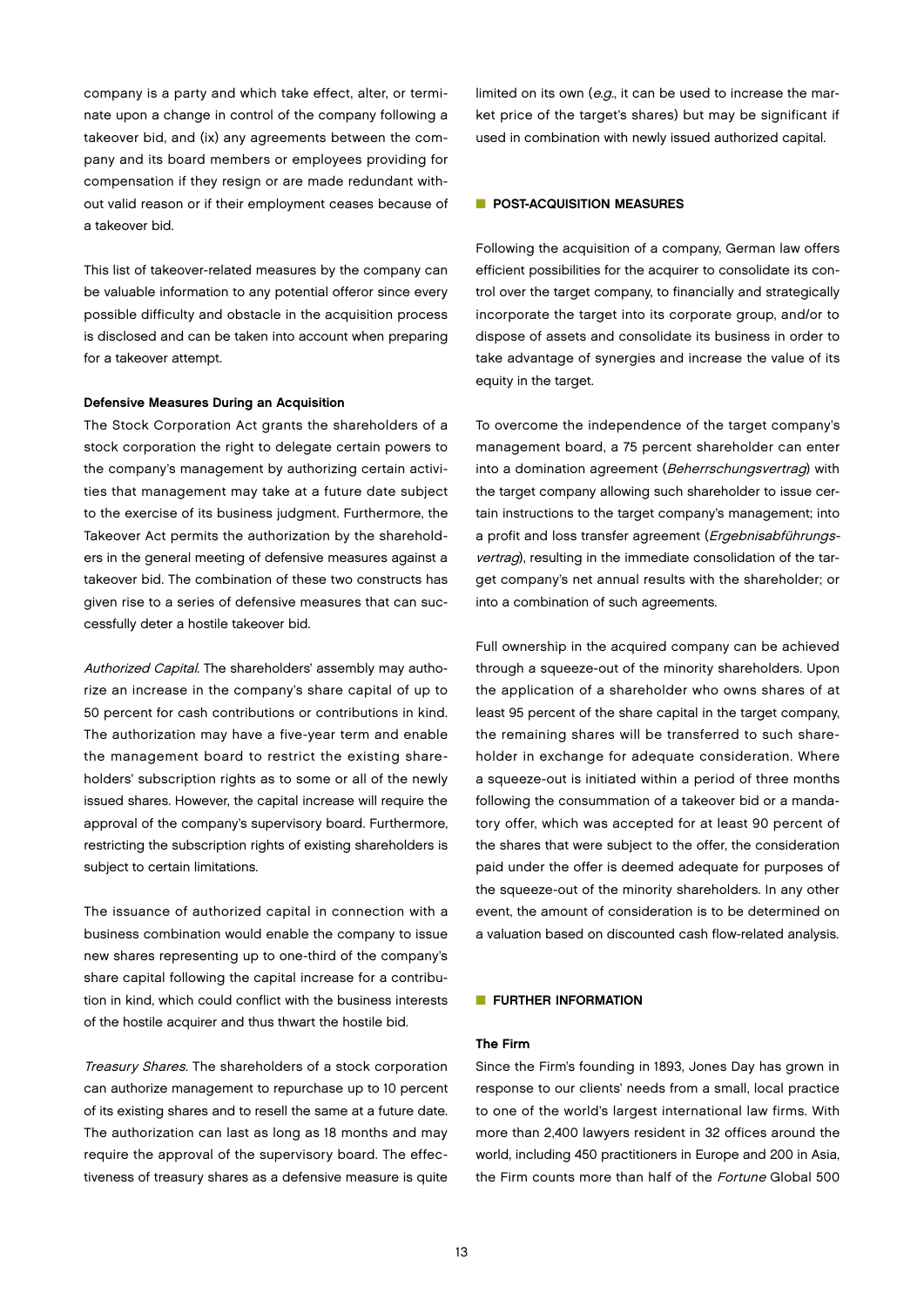among our clients. Jones Day's success stems from our key strengths: high-value client service, depth of experience and resources, and a "One Firm" organization and culture allowing us to bring the best of the Firm to every engagement, regardless of the location of the client or the details of its needs.

The Firm has received numerous accolades over the years. In 2009, 2008, 2006, 2004, and 2002, Jones Day was ranked "No. 1 for Client Service" by The BTI Consulting Group, which stated, "Jones Day claims the number one seat for a second year in a row, crowning them the absolute best law firm for continuous superior client service performance in the eyes of clients." The BTI report goes on to say, "Jones Day's unparalleled client service excellence has earned the Firm a top five spot for eight solid years, a performance rivaled by none." Likewise, Legal Week Intelligence's client survey states that "in three out of the last four years Jones Day has outperformed the UK magic circle firms in terms of quality of legal and commercial advice." Asian Legal Business China Law Awards named us "International Law Firm of the Year" in 2006 and 2005, and we received the secondhighest number of mentions in Corporate Counsel's 2006 survey, "Who Represents America's Biggest Companies."

### Jones Day Germany

The Firm's attorneys advise national and international corporate clients on a wide range of German and crossborder acquisitions and joint ventures, along with corporate finance and securities matters and private equity and venture capital. They offer legal services regarding commercial, labor, tax, intellectual property, and unfair competition law. The Munich IP team, with its integrated group of patent attorneys, protects and enforces clients' intellectual property rights by prosecuting and litigating patents, trademarks, and copyrights.

The Firm's industry experience includes financial services, pharmaceuticals/biotechnology, telecommunications, aviation, automobiles, and the chemical industry. Technology experience includes EU and national regulations concerning new technologies and all corporate and regulatory aspects of information technology, such as e-commerce, software, licensing, and outsourcing. The corporate real estate practice advises on major infrastructure and privatization projects.

Jones Day's German Business Restructuring & Reorganization Practice represents national and international corporations, banks, and financial institutions as debtors, creditors, shareholders, and investors in complex restructuring, outof-court workouts, and other domestic insolvency matters, including representation of boards of directors in evaluating corporate restructuring alternatives and fulfilling their fiduciary duties.

The German Tax Practice advises national and multinational clients regarding tax and corporate structures within complex cross-border acquisitions. The Firm's lawyers are involved in a variety of general litigation and arbitration matters. As part of Jones Day's European Antitrust Practice, the German attorneys represent clients in EU and national merger control proceedings and a variety of competition and antitrust matters. On the administrative level, the attorneys render legal services in all German and EU-related regulatory matters, as well as environmental and public procurement issues.